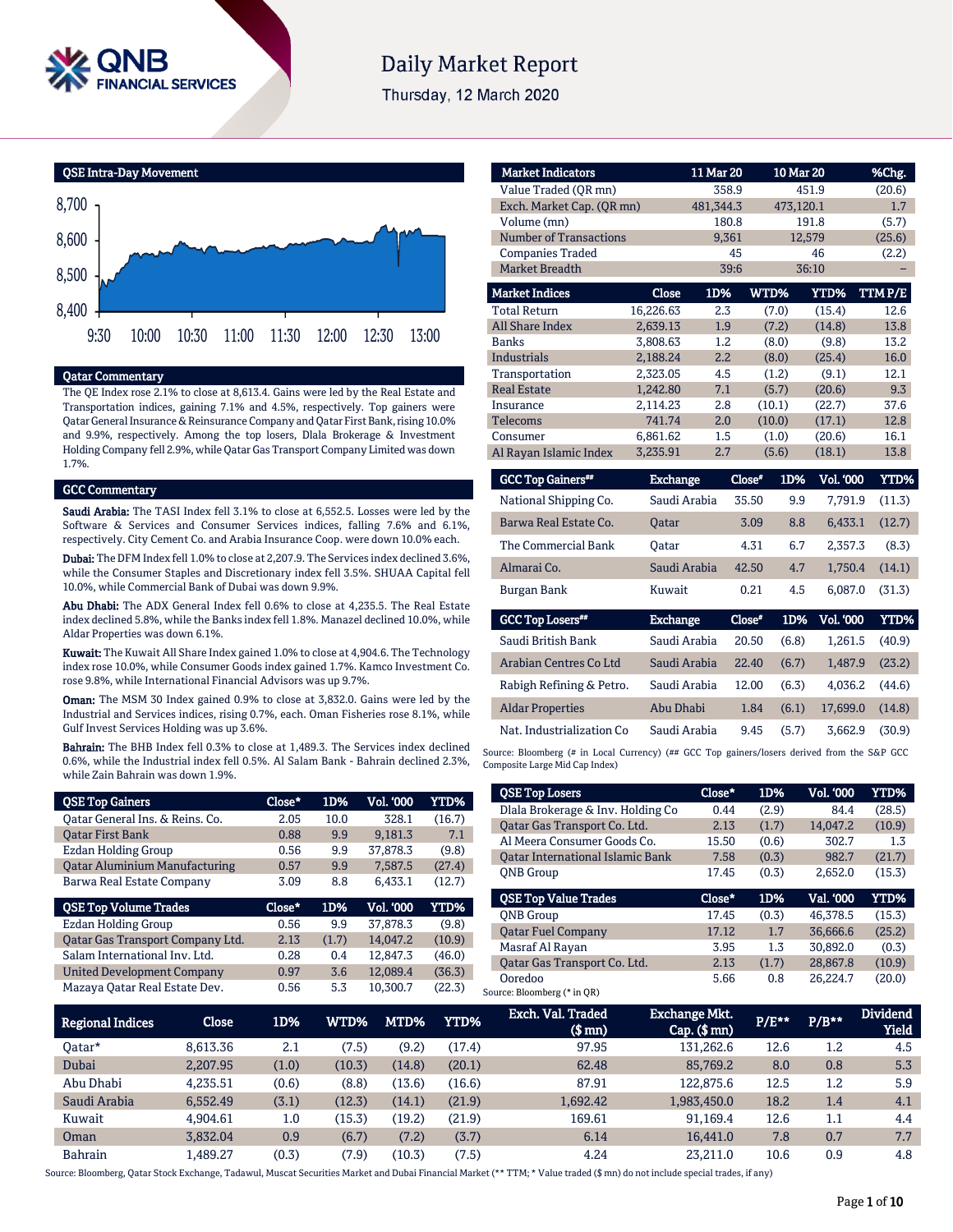# Qatar Market Commentary

- The QE Index rose 2.1% to close at 8,613.4. The Real Estate and Transportation indices led the gains. The index rose on the back of buying support from Qatari shareholders despite selling pressure from GCC and non-Qatari shareholders.
- Qatar General Insurance & Reinsurance Company and Qatar First Bank were the top gainers, rising 10.0% and 9.9%, respectively. Among the top losers, Dlala Brokerage & Investment Holding Company fell 2.9%, while Qatar Gas Transport Company Limited was down 1.7%.
- Volume of shares traded on Wednesday fell by 5.7% to 180.8mn from 191.8mn on Tuesday. However, as compared to the 30-day moving average of 98.4mn, volume for the day was 83.8% higher. Ezdan Holding Group and Qatar Gas Transport Company Limited were the most active stocks, contributing 21.0% and 7.8% to the total volume, respectively.

| <b>Overall Activity</b>    | Buy %* | Sell %* | Net (QR)       |
|----------------------------|--------|---------|----------------|
| Oatari Individuals         | 35.42% | 36.62%  | (4,316,859.23) |
| <b>Oatari Institutions</b> | 22.79% | 18.94%  | 13,808,360.15  |
| Oatari                     | 58.21% | 55.56%  | 9,491,500.92   |
| <b>GCC</b> Individuals     | 2.86%  | 2.33%   | 1,918,415.98   |
| <b>GCC</b> Institutions    | 0.62%  | 1.28%   | (2,354,837.24) |
| <b>GCC</b>                 | 3.48%  | 3.61%   | (436, 421.27)  |
| Non-Qatari Individuals     | 13.34% | 13.70%  | (1,321,935.67) |
| Non-Oatari Institutions    | 24.97% | 27.13%  | (7,733,143.98) |
| Non-Qatari                 | 38.31% | 40.83%  | (9,055,079.65) |

Source: Qatar Stock Exchange (\* as a % of traded value)

# Earnings Releases, Global Economic Data and Earnings Calendar

### Earnings Releases

| Company                         | Market       | Currency  | Revenue (mn)<br>402019 | % Change<br>YoY | <b>Operating Profit</b><br>(mn) 402019 | % Change<br>YoY          | <b>Net Profit</b><br>$(mn)$ 402019 | % Change<br>YoY |
|---------------------------------|--------------|-----------|------------------------|-----------------|----------------------------------------|--------------------------|------------------------------------|-----------------|
| Alahli Takaful Co.*             | Saudi Arabia | <b>SR</b> | 238.8                  | $-29.4%$        | $\overline{\phantom{0}}$               | $\overline{\phantom{0}}$ | 11.4                               | 155.4%          |
| Al-Etihad Cooperative Ins. Co.* | Saudi Arabia | <b>SR</b> | 861.9                  | $-7.3%$         |                                        | $\overline{\phantom{0}}$ | 17.2                               | 169.4%          |
| Northern Region Cement Co.*     | Saudi Arabia | <b>SR</b> | 673.4                  | 71.5%           | 126.6                                  | 134.7%                   | 92.8                               | 608.7%          |
| Alliance Insurance*             | Dubai        | AED       | 284.5                  | $-2.3%$         |                                        | $-$                      | 49.2                               | $-3.9%$         |

Source: Company data, DFM, ADX, MSM, TASI, BHB. (\*Financial for FY2019)

# Global Economic Data

| Date  | <b>Market</b> | <b>Source</b>                            | <b>Indicator</b>                    | Period   | Actual  | <b>Consensus</b>         | <b>Previous</b> |
|-------|---------------|------------------------------------------|-------------------------------------|----------|---------|--------------------------|-----------------|
| 03/11 | <b>US</b>     | Mortgage Bankers Association             | <b>MBA Mortgage Applications</b>    | 6-Mar    | 55.4%   | $\overline{\phantom{0}}$ | 15.1%           |
| 03/11 | <b>US</b>     | <b>Bureau of Labor Statistics</b>        | <b>CPI MoM</b>                      | Feb      | 0.1%    | $0.0\%$                  | 0.1%            |
| 03/11 | <b>US</b>     | <b>Bureau of Labor Statistics</b>        | <b>CPI YoY</b>                      | Feb      | 2.3%    | 2.2%                     | 2.5%            |
| 03/11 | <b>UK</b>     | <b>Bank of England</b>                   | <b>Bank of England Bank Rate</b>    | $11-Mar$ | 0.25%   | $-$                      | 0.75%           |
| 03/11 | <b>UK</b>     | UK Office for National Statistics        | Monthly GDP (MoM)                   | Jan      | $0.0\%$ | 0.2%                     | 0.3%            |
| 03/11 | <b>UK</b>     | <b>UK Office for National Statistics</b> | <b>Industrial Production MoM</b>    | Jan      | $-0.1%$ | 0.3%                     | 0.1%            |
| 03/11 | <b>UK</b>     | UK Office for National Statistics        | <b>Industrial Production YoY</b>    | Jan      | $-2.9%$ | $-2.6%$                  | $-1.8%$         |
| 03/11 | <b>UK</b>     | UK Office for National Statistics        | <b>Manufacturing Production MoM</b> | Jan      | 0.2%    | 0.2%                     | 0.3%            |
| 03/11 | <b>UK</b>     | UK Office for National Statistics        | Manufacturing Production YoY        | Jan      | $-3.6%$ | $-3.5%$                  | $-2.5%$         |
| 03/11 | China         | The People's Bank of China               | <b>Money Supply M2 YoY</b>          | Feb      | 8.8%    | 8.5%                     | 8.4%            |
| 03/11 | China         | The People's Bank of China               | Money Supply M0 YoY                 | Feb      | 10.9%   | 7.0%                     | 6.6%            |
| 03/11 | China         | The People's Bank of China               | Money Supply M1 YoY                 | Feb      | 4.8%    | 0.7%                     | 0.0%            |

Source: Bloomberg (s.a. = seasonally adjusted; n.s.a. = non-seasonally adjusted; w.d.a. = working day adjusted)

### Earnings Calendar

| <b>Tickers</b> | Company Name                              | Date of reporting 402019 results | No. of davs remaining . | Status' |
|----------------|-------------------------------------------|----------------------------------|-------------------------|---------|
| <b>OGMD</b>    | Qatari German Company for Medical Devices | 22-Mar-20                        |                         | Due     |
| <b>IGRD</b>    | Investment Holding Group                  | 24-Mar-20                        |                         | Due     |

Source: QSE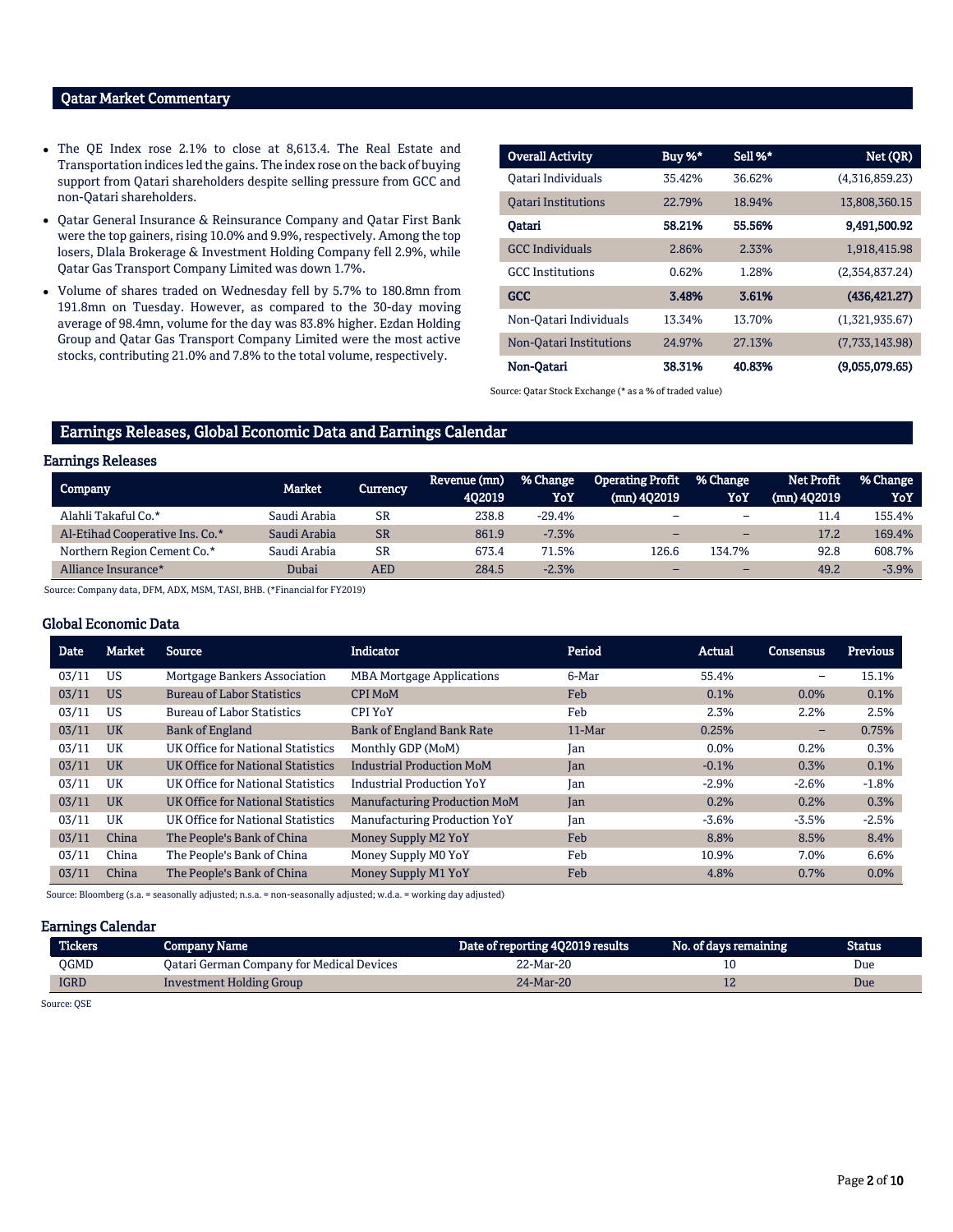# Qatar

- QNB Group included in the FTSE4Good Index Series QNB Group, the largest financial institution in the Middle East and Africa, recently became a constituent of the FTSE4Good Index Series following a detailed review of its Environmental, Social and Governance (ESG) business practices. The FTSE4Good Index is a series of ethical investment stock market indices launched by the FTSE Group which is a wholly owned subsidiary of London Stock Exchange Group (LSEG). The FTSE4Good Index Series is designed to measure the performance of companies demonstrating strong ESG practices. The FTSE4Good indices are used by a wide variety of market participants to create and assess responsible investment funds and other products. Globally there is an increasing focus on sustainability as one of the most pressing topics across all industries. In this regard, QNB launched its Group-wide sustainability strategy across the organization in line with national and international standards. As a result, it has improved the way in which it integrates sustainability (ESG) criteria into its financing, business operations and community activities. Additionally, as part of its commitment to sustainable development, QNB Group joined the United Nations Global Compact (UNGC), the world's largest corporate sustainability initiative, promoting better business practices in the areas of human rights, labor, environment and anti-corruption. The inclusion in FTSE4Good index is a testament to QNB's execution of its sustainability strategy and performance. This highlights QNB's successful efforts in improving its commitment as well as disclosure on ESG priorities. QNB Group's presence through its subsidiaries and associate companies extends to more than 31 countries across three continents, providing a comprehensive range of advanced products and services. The total number of employees is more than 29,000 operating through 1,100 locations, with an ATM network of more than 4,300 machines. (Press Release)
- QNB FS will start liquidity provision activity from March 15 Qatar Stock Exchange announces that QNB Financial Services (QNB FS) got all the necessary approvals for the liquidity provision, and it has signed a liquidity provision agreement with Qatar International Islamic Bank. QNB FS will start the liquidity provision activity for Qatar International Islamic Bank from March 15, 2020. (QSE)
- ZHCD posts 3.9% YoY decrease but 98.5% QoQ increase in net profit in 4Q2019 – Zad Holding Company's (ZHCD) net profit declined 3.9% YoY (but rose 98.5% on QoQ basis) to QR63.9mn in 4Q2019. The company's operating revenue came in at QR285.0mn in 4Q2019, which represents a decrease of 3.6% YoY (-3.9% QoQ). In FY2019, ZHCD posted net profit of QR211.15mn compared to net profit amounting to QR213.48mn for the same period of the previous year. EPS amounted to QR0.89 in FY2019 as compared to QR0.90 in FY2018. The board of directors decided to recommend to the AGM a dividends distribution of 85% of the nominal value as cash dividends for the financial year 2019. (QSE)
- SIIS' AGM endorses all items on its agenda Salam International Investment Limited (SIIS) held its AGM on March 11, 2020, with the required legal quorum, to examine all items listed on its agenda. The General Assembly decided not to distribute any dividends for the year 2019. (QSE)
- BRES posts ~16% YoY decrease but ~138% QoQ increase in net profit in 4Q2019 – Barwa Real Estate Company's (BRES) net profit declined ~16% YoY (but rose ~138% on QoQ basis) to ~QR699mn in 4Q2019. In FY2019, BRES posted net profit of QR1,503mn compared to a net profit of QR1,915mn in the previous year. EPS amounted to QR0.39 in FY2019 as compared to QR0.49 in FY2018. BRES' board of directors proposed to the General Assembly the distribution of a cash dividend of QR0.20 per share. Despite the challenges faced the real estate market during the year 2019, BRES Group has worked hard to accommodate these challenges and reduce their impact as much as possible. BRES was keen to support its sustainable income as the Group has achieved recurring operating revenues amounted to QR1.55bn, mostly came from lease income of the Group's projects. BRES also has succeeded to decrease the general and administrative expenses with an amount of QR21mn equivalent to 8% compared to 2018. On the other side, the net profit has been decreased compared to last year as a result of a decrease in the non-recurring profits such as the sale of properties, gain on debt restructure in addition to the adoption of International Financial Reporting Standard 16. The total assets of the group reached QR32bn showing an increase of QR1.6bn compared to the total assets as at December 31, 2018. The Equity attributable to the shareholders of the parent reached to the value of QR19.9bn. The Group maintained a cash balance of QR1.25bn. BRES has succeeded in supporting its operating revenues by continuing to develop its real estate portfolio with many new projects as leasing activities have started during the year 2019 in many of the newly developed projects such as Mukaynis Compound, Al-Baraha Project, Dara A Project and the Second Phase of the Al Khor Workers Sports Complex. (QSE, Peninsula Qatar)
- QE Index, QE Al Rayan Islamic Index and QE All Share Index & Sectors announce update in their constituents – Al Meera Consumer Goods Company (MERS) will replace Gulf International Services Company (GISS) as index constituent in the QE Index, effective from April 1, 2020. There will be no change in the index constituents of QE Al Rayan Islamic Index and QE All Share Index & Sectors. (QSE)
- Nakilat's AGM endorses items on its agenda and approves the distribution of 10% cash dividend – Qatar Gas Transport Company (Nakilat) held its Ordinary General Assembly meeting (AGM) on March 10, 2020 and has approved all items on the agenda, including the distribution of cash dividend to the shareholders by (10%) of the capital, i.e. 10 Qatari Dirhams per share, for the fiscal year ended December 31, 2019. (QSE)
- MERS postpones its AGM to March 17 due to lack of quorum Al Meera Consumer Goods Company (MERS) has announced that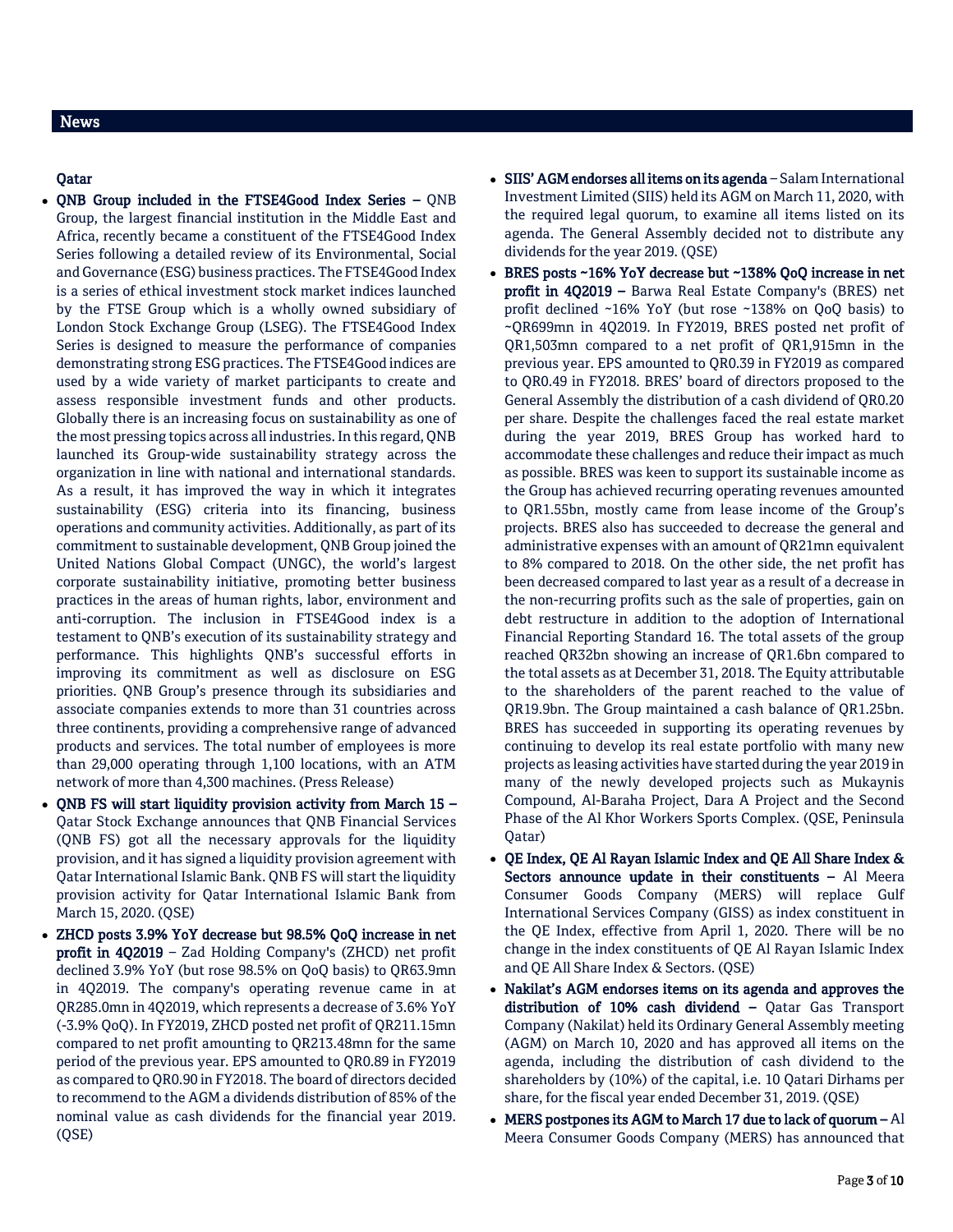the AGM, which was due on March 11, 2020, has been postponed to March 17, 2020 due to lack of quorum. (QSE)

- DBIS to hold its AGM on April 7 Dlala Brokerage and Investment Holding Company (DBIS) has announced the agenda of the AGM, which will be held on April 7, 2020. If the quorum is not met, the second meeting will be held on April 14, 2020. (QSE)
- MPHC to complete QR391mn furnace project in 2022, hike ethylene output by 7% - Defying the extremely challenging macroeconomic headwinds, Mesaieed Petrochemical Holding Company (MPHC) remained focused on its five-year business strategy and made investments to unlock new growth potential in 2019, MPHC's Chairman, Ahmad Saif Al Sulaiti said yesterday. Addressing the Annual General Meeting (AGM) of MPHC, the Chairman said the Group continued to focus on operational excellence, growth and sustainability last year. "MPHC is poised to strengthen its market position and increase shareholder value, as it follows a strategy of being a first-quartile petrochemicals producer known for shareholder value, operational excellence, and high safety and environmental standards", Al Sulaiti said. Speaking on the sidelines o the event, a top official revealed the petrochemical giant has plans to expand its ethylene production capacity by 7% within a couple of years. MPHC will invest QR500mn as part of its capital expenditure to improve and maintain its competitiveness and robust performance. Mohammed Jaber Al Sulaiti, Manager, Privatized Companies Affairs at Qatar Petroleum (QP) said, "We have a CAPEX (Capital Expenditure) program of over QR500mn for five years which are mainly focused on HSE (health, safety and environment) related projects, including shutdown and maintenance of plants." Al Sulaiti added, "In addition, the company is also investing QR391mn on a project to develop six furnaces at Q-Chem, which is one of the joint ventures of MPHC. The project will help boost the ethylene production capacity by 7%, which is expected to be ready by 2022." Commenting about the demand for ethylene, he said that the demand for the product is robust both globally as well as in the domestic market as Qatar's downstream industries are expanding. He said that the MPHC group is focusing on improving efficiency, cutting on fixed costs to remain competitive. He noted that the decline in the prices of feedstock will help offset some of the negative impact. The AGM approved all the items on the agenda of the meeting, including the board of directors recommended dividend distribution. The Board had proposed a total annual dividend distribution for the year ended December 31, 2019 of QR0.9bn, equivalent to a payout of QR0.07 per share and representing a payout ratio of 74%. (Peninsula Qatar)
- MPHC states it is in a very good position with adequate cash buffer to withstand the present challenges in supply chain – Mesaieed Petrochemical Holding Company (MPHC) yesterday stated it is in a very good position with adequate cash buffer to withstand the present challenges in supply chain, owing to Covid-19 outbreak globally, and weak oil prices. "We have enough cash buffer to meet capital and operational expenditures as well as the present challenges, which are temporary," Qatar Petroleum's Manager (Privatized Companies Affairs), Mohamed Jaber Al-Sulaiti told reporters on the sidelines of the annual general assembly meeting of MPHC. The liquidity of the group remained robust throughout 2019 with cash held by MPHC

amounting to QR1.8bn and total assets of QR15.5bn. He said the main strength of MPHC is its efficient plant in terms of unit cost and it is also well capitalized. (Gulf-Times.com)

 Ezdan: Real estate market price index to tone up on World Cup 2022 demands – Supreme Committee for Delivery & Legacy has declared opening application of accommodation requests for housing units to serve FIFA World Cup 2022, and has signed a memorandum of understanding with the Ministry of Administrative Development, Labor and Social Affairs, coupled with high expectations of stabilized real estate price index, according to Ezdan Real Estate (Ezdan) report. The new procedures are expected to encourage landlords and investors to partake in the global sports event by providing the opportunity to rent out their properties that comply with the standards for a period extending to minimum 5 years renewable. This is expected to be effective in balancing the supply and demand according to the national market needs during the World Cup. The Supreme Committee for Delivery & Legacy has opened door for submitting applications and registration through filling in an electronic form via the website by investors and landlords so they can offer their properties for rent provided that they should be fulfilling the established standards. An ad hoc committee will be in charge of inspecting the properties and accommodation units to serve this process, according to the report. Regarding real estate activity during the period from March 1 to 5, 2020, Ezdan reported reflected a significant rise compared to an earlier week on clinching of substantial deals worth more than QR40mn, boosting the total value of sale property deals. The Real Estate Registration Department has registered 88 property sale deals with a total value of approximately QR400.8mn. The deals were closed in 7 municipalities: Umm Salal, Al Khor, Al Thakira, Doha, Al Rayyan, Al Shamal, Al Daayen and Al Wakra, and which included vacant land lots, multi-use buildings, multiuse lands, and residential buildings. Doha ranked first in terms of highest deal value of QR42.6mn, at QR700 per square foot. (Peninsula Qatar)

# International

 WHO calls coronavirus outbreak 'pandemic' for first time – The World Health Organization (WHO) described the new coronavirus as a pandemic for the first time on Wednesday, adding that Italy and Iran were now on the frontline of the disease and other countries would soon join them. "We are deeply concerned both by the alarming levels of spread and severity and by the alarming levels of inaction. We have therefore made the assessment that COVID-19 can be characterized as a pandemic," WHO's Director General, Tedros Adhanom Ghebreyesus told a news conference on Wednesday. He urged the global community to redouble efforts to contain the outbreak, saying aggressive measures could still play a big role to curb it "This is the first pandemic caused by a coronavirus. We cannot say this loudly enough, or clearly enough, or often enough: all countries can still change the course of this pandemic. This is the first pandemic that can be controlled," he later tweeted. While he acknowledged the characterization did not change what WHO was doing or what countries needed to do, it sounded an alarm the organization has not used so far as the virus spreads. WHO officials have signaled for weeks that they may use the word "pandemic" as an descriptive term but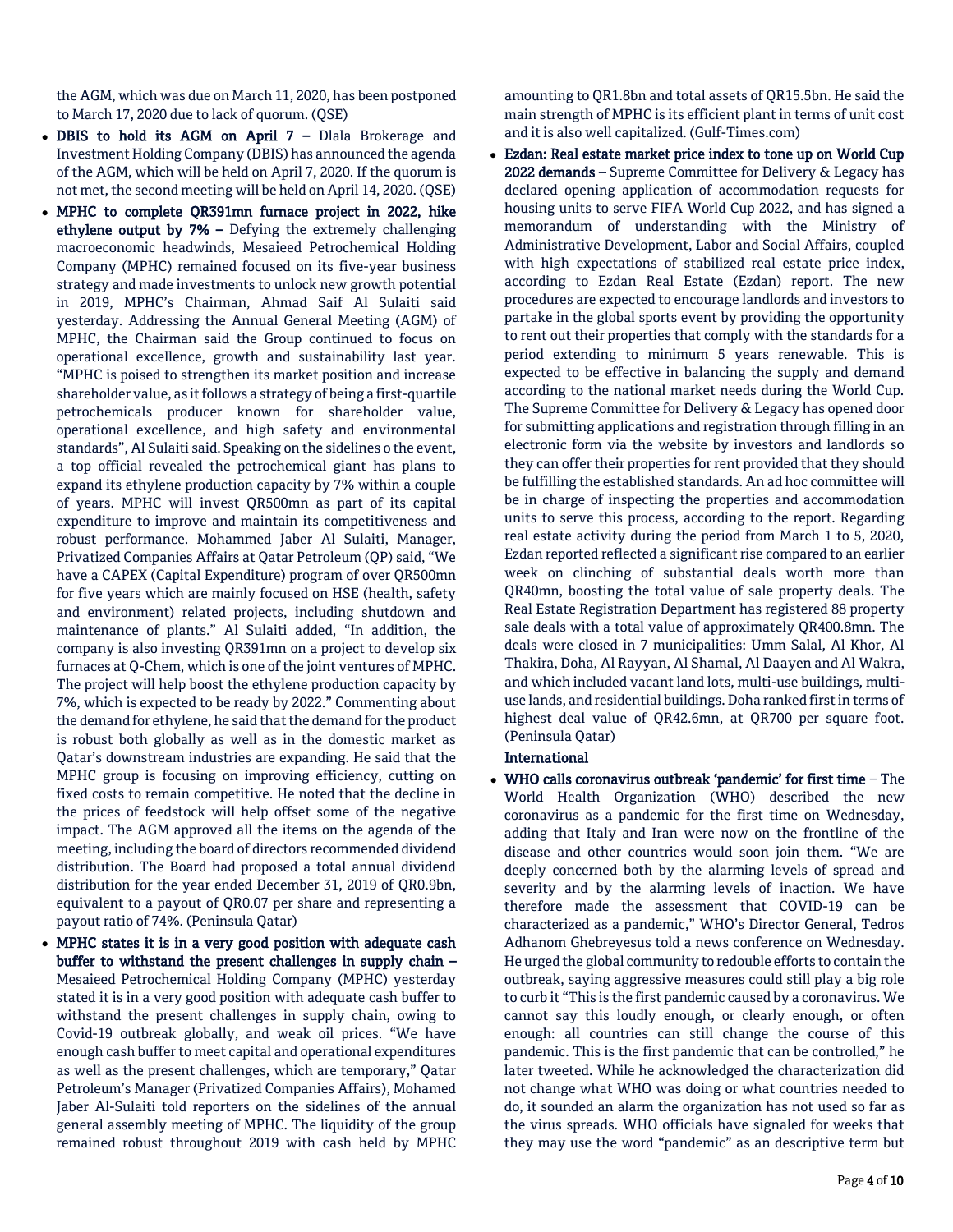have stressed that it does not carry legal significance. The WHO no longer has a category for declaring a pandemic, except for influenza. The novel coronavirus is not the flu. (Reuters)

- US suspends travel from Europe as coronavirus forces Italy to tighten lockdown - The US President, Donald Trump said the US will suspend all passenger travel from continental Europe on Friday to limit the spread of the coronavirus after the outbreak was formally declared a pandemic, sending global markets into a tailspin. Trump announced the travel ban on live television along with emergency funds to boost the US economy, saying: "This is not a financial crisis. This is just a temporary moment of time that we will overcome together as a nation and as a world." Trump's announcement came after Italy, the worst-affected country in Europe, enacted the most severe controls on a Western nation since World War Two, shutting bars, hairdressers and restaurants along with other restrictions already in place. Other countries closed schools and canceled sports events and other big gatherings. The National Basketball Association suspended the season after a Utah Jazz player tested positive. (Reuters)
- $\bullet$  Bankers meet with Trump, say prepared to help economy -Leading US bank executives in a meeting with President Donald Trump at the White House said banks are strongly capitalized and prepared to help small businesses and American consumers weather the coronavirus outbreak. The Chief Executives of Bank of America, Goldman Sachs, Citi, JPMorgan Chase and others said banks are in good shape, there is no financial crisis and bankers want to provide liquidity. Trump said he would discuss travel restrictions to Europe later on Wednesday. (Reuters)
- US government posts \$235bn budget deficit in February The US government recorded a \$235bn budget deficit in February, the Treasury Department said. That compared to a budget deficit of \$234bn in the same month the year earlier, according to the Treasury's monthly budget statement. Analysts polled by Reuters had forecasted \$236bn deficit for the month. The deficit for the fiscal year to date was \$625bn, compared with \$544bn in the comparable period the year earlier. Unadjusted outlays last month totaled \$423bn, up 5% from February 2019, while unadjusted receipts were \$188bn, a rise of 12% from the same month a year earlier. When adjusted for calendar effects, the deficit for February was \$238bn compared with an adjusted deficit of \$234bn one year prior. (Reuters)
- Rising food costs lift US consumer prices; coronavirus to weigh on inflation – US consumer prices unexpectedly rose in February but could drop in the months ahead as the coronavirus outbreak depresses demand for some goods and services, outweighing price increases related to shortages caused by disruptions to the supply chain. The report from the Labor Department on Wednesday, which also showed a steady rise in underlying inflation, did not change financial markets expectations that the Federal Reserve will aggressively cut interest rates again at its policy meeting next week as the coronavirus spreads across the US. The US central bank implemented a 50-basis-point emergency rate cut last Tuesday as the highly contagious coronavirus fanned fears of a recession in the US and global economies. Many economists are predicting the Fed will reduce its benchmark overnight interest rate to zero by year end, given low inflation expectations and a plunge in Treasury yields.

"With core inflation stable, and headline inflation set to plummet, there is little in the inflation data to distract the Fed from its immediate goal of supporting the economy during the coming coronavirus hit," a senior US Economist at Capital Economics in New York, Michael Pearce said. The Labor Department stated its consumer price index increased 0.1% last month, matching January's gain, as rising food and accommodation costs offset cheaper gasoline. In the 12 months through February, the CPI rose 2.3%. That followed a 2.5% jump in January, which was the biggest year-on-year gain since October 2018. Economists polled by Reuters had forecast the CPI would be unchanged in February and rise 2.2% on a year-on-year basis. (Reuters)

- Mortgage applications increased 55.4% from one week earlier Mortgage applications increased 55.4% from one week earlier according to data from the Mortgage Bankers Association's (MBA) Weekly Mortgage Applications Survey for the week ending March 6, 2020. In response to the current interest rate environment, MBA now forecasts total mortgage originations to come in around \$2.61tn this year - a 20.3% gain from 2019's volume (\$2.17tn). Refinance originations are expected to double earlier MBA projections, jumping 36.7% to around \$1.23tn. Purchase originations are now forecasted to rise 8.3% to \$1.38tn. The Market Composite Index, a measure of mortgage loan application volume, increased 55.4% on a seasonally adjusted basis from one week earlier to the highest level since April 2009. On an unadjusted basis, the Index increased 54% compared with the previous week. The Refinance Index increased 79% from the previous week to the highest level since April 2009, and was 479% higher than the same week one year ago. The seasonally adjusted Purchase Index increased 6% from one week earlier. The unadjusted Purchase Index increased 7% compared with the previous week and was 12% higher than the same week one year ago. "Market uncertainty around the coronavirus led to a considerable drop in US Treasury rates last week, causing the 30 year fixed rate to fall and match its December 2012 survey low of 3.47%. Homeowners rushed in, with refinance applications jumping 79% - the largest weekly increase since November 2008," MBA's Associate Vice President of Economic and Industry Forecasting, Joel Kan said. "With last week's increase, the refinance index hit its highest level since April 2009. The purchase market also had a solid week, with activity nearly 12% higher than a year ago. Prospective buyers continue to be encouraged by improving housing inventory levels in some markets and very low rates." (MBA)
- Eurozone inflation gauge falls below 0.9% for first time, day before ECB meets – A key market gauge of long-term Euro Zone inflation expectations in the euro area slumped to a new record low below 0.9% on Wednesday, a day before the European Central Bank (ECB) meets. The collapse in inflation expectations is a worrying sign for the ECB, which targets inflation at close to 2%. Analysts say the fall in five-year, five-year breakeven forwards suggests investors are positioning for deflation risks. The breakeven forward, followed closely by the ECB, fell to as low as 0.8950%. It has slid almost 25 basis points in the past week alone in the face of the coronavirus outbreak and a crash in oil prices. (Reuters)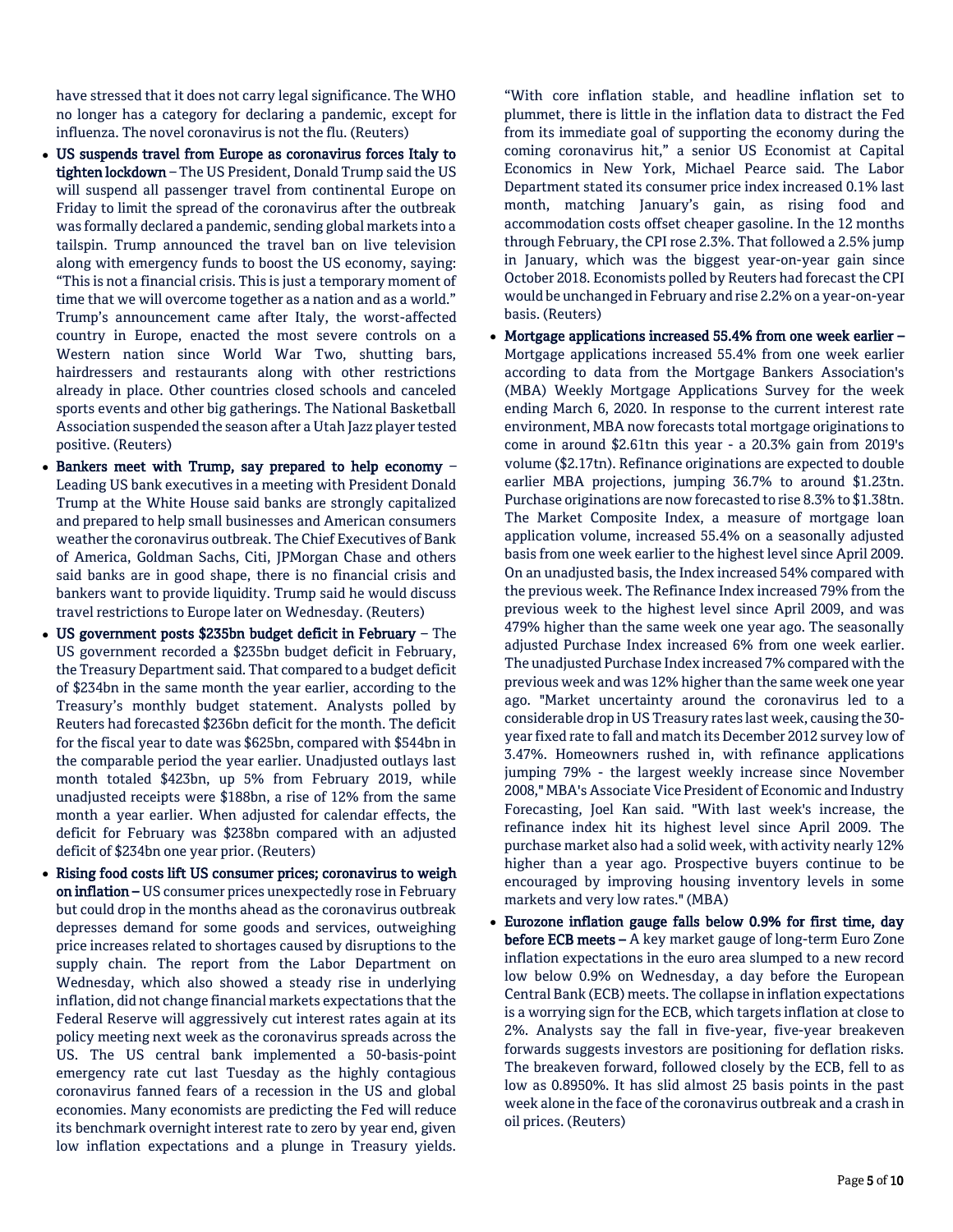- Britain fires with both barrels: emergency rate cut and budget boost – The Bank of England slashed interest rates by half a percentage point on Wednesday and announced support for bank lending just hours before the unveiling of a budget splurge designed to stave off a recession triggered by the coronavirus outbreak. In what amounts to a choreographed double-barreled stimulus program, the BoE announced its unanimous emergency rate cut as London markets were opening and before Prime Minister Boris Johnson's government sets out its spending plans after midday. Mark Carney's parting shot as governor, which returns the main interest rate to a record low of 0.25%, comes as COVID-19, the flu-like infection caused by the virus, spreads rapidly, stoking fears of global recession and roiling markets. Britain also unveiled a 30bn Pound stimulus plan on Wednesday to help the economy as it faces the risk of a coronavirus recession, hours after the Bank of England (BoE) slashed interest rates in a double-barreled response to the crisis. Prime Minister Boris Johnson's new Finance Minister, Rishi Sunak, announced the higher spending as part of a much larger debt-fuelled fiveyear investment surge that budget forecasters said represented the biggest stimulus splurge since 1992. Sunak said Britain faced a temporary but significant hit from the virus, which has stoked fears of a global recession. "Up to a fifth of the working age population could need to be off work at any one time. And business supply chains are being disrupted around the globe. I will do whatever it takes to support the economy," Sunak said in an annual budget speech to parliament on Wednesday. (Reuters) (Reuters)
- BoE allows banks to tap capital cushion during coronavirus The Bank of England (BoE) told banks on Wednesday they can tap one of their capital buffers to maintain lending during the coronavirus epidemic, but warned they must not use the cash for bumping up bonuses or dividends. Insurers were also offered relief on the long-term phase-in of new capital rules as part of a broader package that included a cut in interest rates to a record low of 0.25%. The BoE's Financial Policy Committee (FPC) stated that for banks it was cutting the so-called counter-cyclical capital buffer (CCYB) to 0%, reversing a decision last year to raise it from 1% to 2% by the end of 2020. The CCYB is a buffer that is built up in good times for tapping in downturns or market shocks to maintain lending. It is the second time it has been released — the first was just after Britain voted in June 2016 to leave the European Union (EU). The release of the buffer will support up to 190bn Pounds of bank lending to businesses, equivalent to 13 times banks' net lending to businesses in 2019, the BoE stated. "This is a big package," Bank of England Governor, Mark Carney told a news conference. (Reuters)
- Britain scraps business rates for small firms British Finance Minister, Rishi Sunak scrapped business rates for small firms in an exceptional step to help them get through disruption caused by the outbreak of coronavirus. The measure, announced in his first annual budget speech on Wednesday, means that over the next year nearly half of all business properties in England will not pay a penny of business rates. It came hours after the Bank of England (BoE) cut interest rates and outlined support for bank lending, saying it had acted after seeing a sharp fall in trading conditions in the last week, particularly in the retail sector and anything driven by discretionary spending. Business rates, a particular burden for retailers, are taxes to help pay for local

services, charged on most commercial properties. They are currently calculated according to the rentable value of a property and have an annual inflationary uplift, or multiplier. "Our (party political) manifesto promised that for shops, cinemas, restaurants, and music venues with a rateable value of less than 51,000 Pounds we would increase their business rates retail discount to 50%," Sunak told parliament. "Today I can go further and take the exceptional step for this coming year of abolishing their business rates altogether." Sunak also scrapped the tax for 2020-21 for tens of thousands of other businesses in the leisure and hospitality sectors. These include museums, art galleries and theatres; caravan parks and gyms; small hotels; sports clubs; night clubs; club houses and guest houses. Sunak said these businesses could potentially be some of the hardest-hit from the spread of coronavirus. He said the tax cut was worth over 1bn Pounds and could save each business up to 25,000 Pounds. (Reuters)

 China February new bank loans fall to 905.7bn Yuan, below forecast – Chinese banks extended 905.7bn Yuan (\$130.24bn) in new Yuan loans in February, down from January and falling short of analyst expectations. Analysts polled by Reuters had predicted new Yuan loans would fall to 1.10tn Yuan in February, down from a record high of 3.34tn Yuan in the previous month and compared with 885.8bn Yuan a year earlier. Broad M2 money supply in February grew 8.8% from a year earlier, central bank data showed on Wednesday, above estimates of 8.5% forecast in the Reuters poll. It rose 8.4% in January. Outstanding Yuan loans grew 12.1% from a year earlier compared with 12.1% growth in January. Analysts had expected 12.1% growth. The coronavirus outbreak and strict government measures used to contain its spread likely halved China's economic growth in the first quarter compared with the previous three months, triggering expectations for more interest rate cuts, according to the latest Reuters poll. (Reuters)

# Regional

 OPEC slashes 2020 oil demand view on coronavirus, sees more downside – OPEC slashed on Wednesday its forecast for global growth in oil demand this year due to the coronavirus outbreak and said more revisions might follow, underlining the deepening impact of the virus on the market days after a pact on output cuts collapsed. The OPEC expects global demand to rise by just 60,000 bpd in 2020, a reduction of 920,000 bpd from its previous forecast, it stated in a monthly report. "Considering the latest developments, downward risks currently outweigh any positive indicators and suggest further likely downward revisions in oil demand growth should the current status persist," OPEC stated. The report's release follows the March 6 collapse of a pact on output cuts between OPEC and non-OPEC producers led by Russia. The prospect of burgeoning oversupply has sent oil LCOc1 down by 28% to \$36 a barrel since March 5, losing OPEC members up to \$500mn a day. OPEC expects a greater impact on demand than the US government's Energy Information Administration, which on Wednesday cut its 2020 world oil demand growth forecast by 660,000 bpd to 370,000 bpd. OPEC, Russia and other producers, a group known as OPEC+, had since January 1 implemented a deal to cut output by 1.7mn bpd to support the market. (Reuters)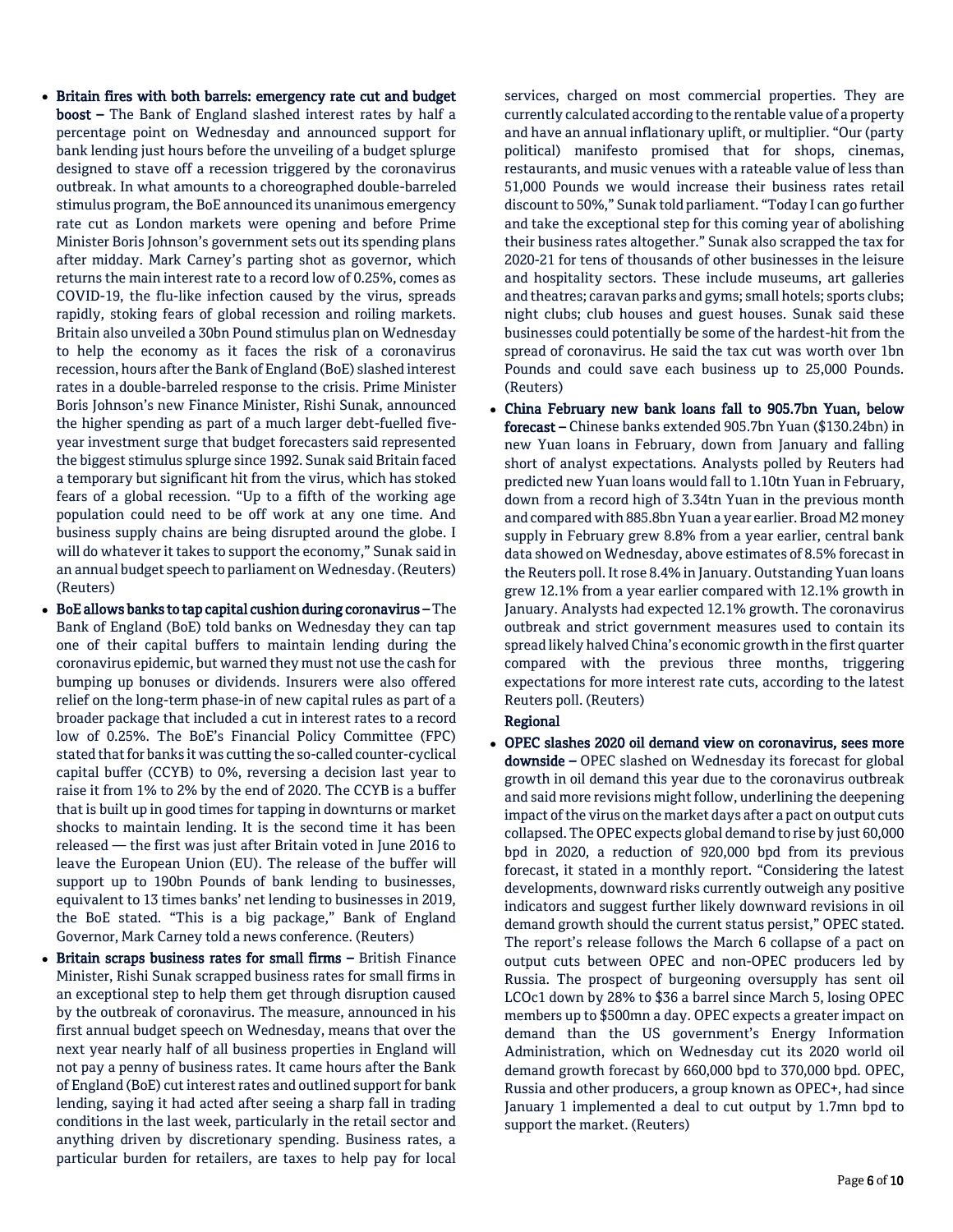- Russia's Novak says dialogue continuing with OPEC Russian Energy Minister, Alexander Novak said dialogue is continuing with OPEC and that Russia will send a representative to the organization's Joint Technical Committee (JTC) meeting on March 18 in Vienna. Novak said the market situation is unstable due to the coronavirus outbreak, as Russia and Saudi Arabia disagree over oil supplies. (Reuters)
- Prolonged COVID-19 disruption could expose GCC's weaker borrower – The COVID-19 will weigh on the economies of the GCC region as weakening global demand drags down oil prices and hampers important industries such as tourism and real estate. The effect of the expanding epidemic on global growth has direct implications for the GCC countries, S&P stated in a report published on RatingsDirect. The publication follows recent revisions to S&P's oil price assumptions to \$40 per barrel in 2020 from \$60 previously. "Weaker global demand will strain GCC economies, and the effect will be amplified by key trading partner concentrations," S&P Credit Analyst, Mohamed Damak said. S&P estimates that the volume of vulnerable goods exports ranges from 53% of total exports for Oman to about 17% for Bahrain. The GCC's hospitality industry, which includes sectors like airlines, hotels, and retail, will see lower revenue because of decreased tourism and business flows, as travel aversion and restrictions bite during the peak tourism season. "Furthermore, across most major bourses, prices have declined sharply and risk aversion has spiked. For the GCC region, this means issuers that have weaker credit quality or significant direct exposure to affected industries will find it difficult to access capital markets," he said. The knock-on effects of lower economic growth and oil prices will further slow lending growth and increase the overall stock of problem assets (Stage 2 and Stage 3 loans) at GCC banks. At the same time, interest margins will decline. Combined, these shifts will weaken banks' profitability. Capitalization is unlikely to be affected by these changes and it should continue to support bank ratings. On the funding side, the lower oil price is likely to slow deposit base growth. Capitalization is unlikely to be affected by these changes and it should continue to support bank ratings. On the funding side, the lower oil price is likely to slow deposit base growth because government and government-related entities still represented 10% -34% of total deposits on June 30, 2019. The effect of this trend on banks' funding and liquidity profiles will be tempered by slower expansion in lending. The RatingsDirect report, however, does not constitute a rating action. (Peninsula Qatar)
- Five Mena IPOs raise \$30bn in 4Q2019 The MENA region has witnessed a sizeable improvement in 4Q2019 in IPO activity, both in terms of volume and value, with five IPOs raising proceeds of \$30bn, compared with two IPOs that raised \$190mn in 3Q2019. Although the trend over multiple quarters indicates a recent slowing in IPO activity compared to prior years, the decline in IPO numbers has been driven by the decline in REITs and Nomu listings since 2017 and 2018, and not by IPOs on the main market, according to 'EY MENA IPO Eye Report'. Baladna, a premium branded dairy and beverage company, with a dominant market share of the Qatari dairy market, issued its shares on the Qatar Stock Exchange (QSE) in December 2019, representing 75% of the share capital of the company. It was the only IPO in 2019 on the QSE and raised \$395.6mn. In Kuwait, Boursa Kuwait, the Kuwaiti stock exchange, raised \$33.0mn by

issuing 50% of its own shares in October 2019. This was the first IPO in Kuwait since Kuwait Telecom Company raised \$98.0mn in 2008. Kuwait is the latest in the GCC market to join Emerging Market status. As it has met all the requirements, reclassification of the MSCI Kuwait Index from Frontier to Emerging Market status will happen as part of the May 2020 Semi-Annual Index Review. Musandam Power Company SAOG (MPC) led the IPO activity in Oman, by issuing 40% of its equity shares on the Muscat Securities Market in a deal that raised \$23.1mn in November 2019. (Peninsula Qatar)

- Saudi Arabia has asked state agencies to implement big budget cuts – Saudi Arabia has asked state agencies to submit proposals for cuts of at least 20% to their budgets in a fresh austerity drive to cope with a sharp drop in oil prices, according to sources. They said the requests were made more than a week ago due to concerns about the impact of the coronavirus epidemic on crude markets and ahead of the collapse of an oil output deal between OPEC and its allies. Sources told Reuters that when the budget requests were sent, Saudi Arabian officials had been anticipating difficult talks with Russia over the need for deeper output curbs to stabilize markets. Moscow did reject the proposal, triggering a war for market share between the two countries which has sent crude prices plummeting. "The oil market was already down due to the coronavirus impact on demand from China, plus there were communications at the (Saudi) sovereign level and the Russians weren't positive," the source said. The Saudi finance ministry instructed government agencies to submit proposals for cuts of between 20% and 30% in their 2020 budget, sources added. The sources declined to be identified as the cuts have not been made public. The foreign ministry has already implemented a 20% cut, adding that the cuts will not impact salaries but projects could be postponed and contracts yet to be awarded could be delayed. (Zawya)
- Higher provisions, operating expenses weigh on Saudi Arabian banks' profits – Higher provisioning and higher operating expenses mainly relating to digital transformation initiatives weighed on Saudi Arabian banks' net income for the fourth quarter of 2019. Cumulative earnings for banks before Zakat stood at SR11.9bn in 4Q2019 compared to SR11.8bn in the yearearlier period, a modest 1% expansion. "Saudi banks' Q4 earnings (before Zakat) came below expectations mainly driven by higher cost of risk (COR). Provisioning in the fourth quarter jumped as banks booked higher provisions against their nonperforming loans, especially in the construction and commerce sectors," Head of asset management at Dubai-based Daman Investments, Ali El Adou said. Al Rajhi Bank, the biggest retail lender in the Kingdom, made a pre Zakat net profit of SR2.43bn in 4Q2019, compared to SR2.61bn in the previous year. Its provisions doubled to SR665mn driven by enhanced provisioning for mortgage financing book and for select corporate clients. The banks stated that its coverage ratio remained above 300%, well over the industry average. "One of the major surprises for the earnings season was the rise in provisioning coverage by Al Rajhi Bank despite its entire bank book comprising more than 70% of retail clients," Chief Investment Officer, Vijay Valecha said. The Saudi retail banking sector is traditionally known to be largely resilient through the economic cycle on account of a large individual salary account base. "Al Rajhi Bank increased its provisional coverage in Q4 on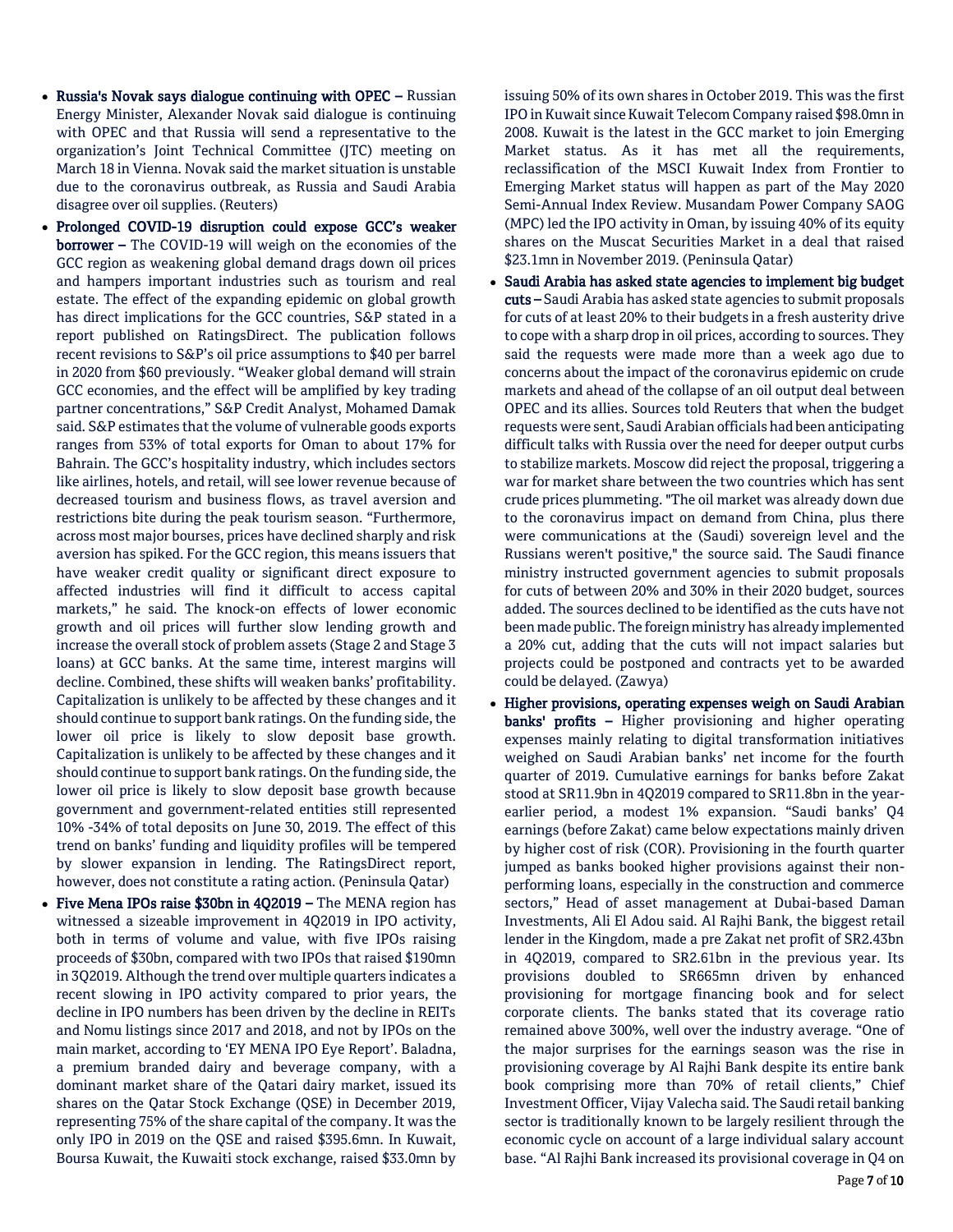retail book with coverage ratio increasing to 103% from 89% in 2018," he added. Due to this, its retail NPL ratio improved to 33 basis points versus 35bps a year earlier, he added. While Saudi banks traditionally have strong asset quality metrics, the introduction of IFRS 9 accounting standards for financial instruments in 2018 has exposed some weaknesses in their loan classification. According to Adou, asset quality has been slightly deteriorating evident by the increase in the stage 2 loans across most of the banks. "The implementation of the 'expected loss model' under IFRS 9 was the main driver behind such movements across the risk buckets." A KPMG report on Saudi banks noted that of the loans issued in 2019, 7% are Stage 2, which means a significant increase in credit risk, and 2% were Stage 3, or credit impaired. (Zawya)

- Saudi announces plan to boost oil production capacity for first time in years – Saudi Arabia stated it plans to boost oil production capacity for the first time in more than a decade, a day after it announced a record high hike in crude supply in a battle for market share. Saudi Arabia's Energy Ministry has directed oil producer Saudi Aramco to raise its output capacity to 13mn from 12mn bpd, CEO, Amin Nasser said. "The company is exerting its maximum efforts to implement this directive as soon as possible," Nasser added. No timeframe was given for the plans, which would entail investing billions of dollars to increase the ability to pump more oil. On Tuesday Saudi Arabia stated it would boost its oil supplies to a record high in April, raising the stakes in a standoff with Russia, with Riyadh effectively rebuffing Moscow's suggestion for new talks to limit output and boost prices. (Reuters)
- UAE joins Saudi Arabia in opening oil taps as row with Russia slams crude prices - The UAE followed Saudi Arabia on Wednesday in promising to raise oil output to a record high in April, as the two OPEC producers raised the stakes in a standoff with Russia that has hammered global crude prices. The extra oil the two Gulf allies plan to add is equivalent to 3.6% of global supplies and will pour into a market at a time when global fuel demand in 2020 is forecast to contract for the first time in almost a decade due to the coronavirus outbreak. Oil prices have almost halved since the start of the year on fears OPEC states would flood the market in its battle with Russia after Moscow rejected OPEC's call last week for deep output cuts and a pact on cutting output that has propped up prices since 2016 collapsed. However, Russia stated that it would not reverse its decision as it still believed cutting output would make no sense if the virus hit demand deeper than expected. Saudi Arabia, which has already announced it will hike supplies to a record 12.3mn bpd in April, stated that it would boost production capacity for the first time in more than a decade. UAE national oil company ADNOC stated that it will raise crude supply to more than 4mn bpd in April and would accelerate plans to boost its capacity to 5mn bpd, a target it previously planned to achieve by 2030. By raising supplies, Riyadh and Abu Dhabi will add a combined 3.6mn bpd of extra oil in April to a market already awash with crude, compared to their existing output that has been limited by the pact with Russia that expires in March. In addition, Moscow has stated that Russian oil firms might boost output by up to 300,000 bpd and possibly as much as 500,000 bpd. Russian Energy Minister Alexander Novak said that Saudi plans to raise output was "not the best option" and said Moscow was still open to

dialogue with OPEC. However, his deputy told Reuters cutting output was not an option either. (Reuters)

- UAE hotels occupancy, daily rates and earnings fall Amidst the mounting impact of the coronavirus on the global travel and tourism industry, hotels in the UAE have begun to see a dip in their performance, with the average daily rate (ADR) and revenue per available room (RevPAR) falling due to lower occupancy levels. The hotels' occupancy dropped to 67% on February 8, a fall of 22% over the same period last year, according to STR data for the first week of February. This resulted in a fall in both ADR (AED519.53) and RevPAR (AED349), declines of 18% and 36%, respectively, on the same day. "Year-over-year occupancy declines were already expected in February due to the Chinese New Year calendar shift; obviously, Dubai is a key destination for Chinese travelers," STR's Area Director for the Middle East & Africa, Philip Wooller said. However, he added that a look at early daily data for February shows that further drops in demand due to the coronavirus outbreak are worsening these declines. "Occupancy was down to 66% on the first Saturday of February and then to 67% on February 8 (Saturday). Each number is low by market standards." China is one of the most significant source markets for the UAE. In 2019, Dubai alone welcomed 989,000 Chinese visitors in 2019, a growth of 15% over 2018. Additionally, as a global tourist and business hub, the city welcomed 16.73mn international guests last year, in comparison to 15.92mn in 2018. "Chinese visitors currently account for 5% to 6% of total visitation to Dubai; however, this segment has been growing at a CAGR of 14% over the last two years and is, therefore, an important source market for Dubai," Middle East Partner & Global Deals Real Estate Leader, PwC, Martin Berlin said. He noted that the current events in China could potentially impact visitation; "however, it is too early to quantify this risk." The Dubai hospitality industry faces the biggest risk in the Gulf region due to the travel restrictions triggered by the coronavirus outbreak, Reuters reported in February, quoting S&P analysts. The report also noted that prolonged travel restrictions could even hit visitor numbers for the six-month-long Expo 2020. (Zawya)
- DP World sees demand rebound as Chinese factories restart Global port operator DP World has seen demand bounce back in recent weeks as Chinese factories have restarted, providing a glimmer of hope in a business world gripped by fears about the spread of the new coronavirus. The COVID-19 virus, which emerged in China late last year, shut cities and factories across the country for weeks, disrupting shipments and global supply chains. It has since spread around the world, claiming more than 4,000 lives and sending markets into a tailspin. But it has abated in China, and the comments from DP World could raise hopes over a broader 'V-shaped' recovery from the crisis. DP World, which operates ports from Hong Kong to Dakar, stated that the shutdown in China hit demand, however, in recent weeks it had bounced back. "We haven't seen any significant impact (overall) of COVID-19, however, it remains a cause of concern. We will have a more clear picture on impact probably through the middle of April, if there is any," Finance Chief, Yuvraj Narayan said. (Reuters)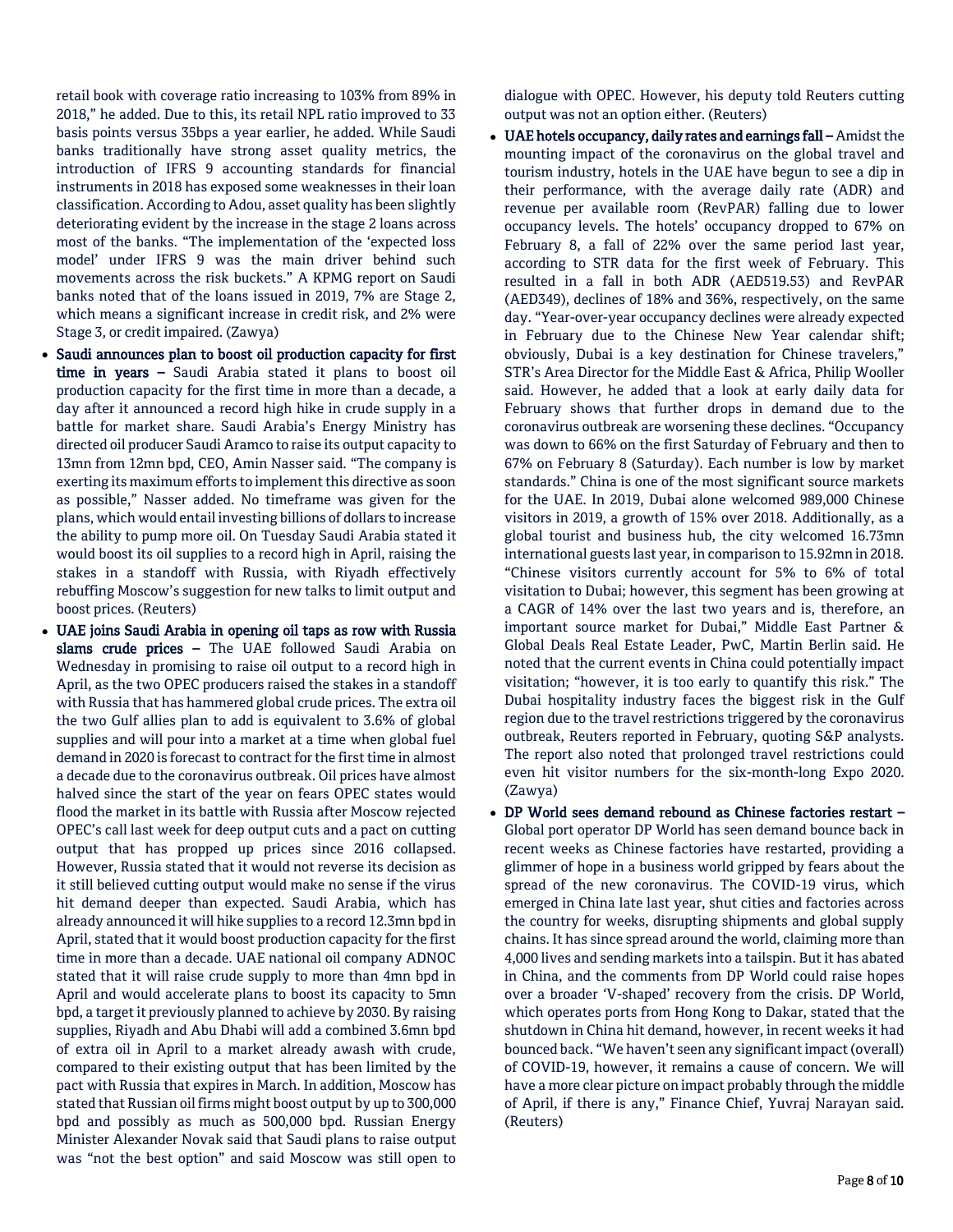- DP World delisting price offer is non-negotiable, CFO says DP World Ltd.'s delisting offer to shareholders is not negotiable, the CFO, Yuvraj Narayan of the Dubai-based port operator said. "It is a firm offer, it is a binding offer. It's not negotiable," he said. "It's an offer that has been recommended as fair and reasonable." The process of delisting will probably start this month, he said. DP World's parent company Port and Free Zone World plans to acquire the 19.55% it does not already own at \$16.75. The shares are listed on Nasdaq Dubai. (Bloomberg)
- ADNOC oil supply to top 4mn barrels a day in April Abu Dhabi National Oil Co. (ADNOC) will boost crude supply to more than 4mn bpd next month as the UAE joins a battle for market share triggered by Saudi Arabia and Russia. To pump this amount, ADNOC would need to add more than 1mn bpd to the quantity that the UAE produced in February, according to data compiled by Bloomberg. While the target for April is higher than what the International Energy Agency estimates the country has the capacity to produce, Energy Minister, Suhail Al Mazrouei said his country can achieve it. There's "ample production capacity that will be quickly brought online given the current circumstances," the minister said. A hike in production to 4mn bpd is realistic, sources said. (Bloomberg)
- Kuwait shuts down country in effort to contain virus spread; Boursa Kuwait suspends operations on March 12, without clarifying when it will restart again - The Kuwait government declared the period of March 12-26 an official holiday in an effort to limit exposure to the coronavirus outbreak, state-run Kuwait News Agency reported on Wednesday, citing government spokesman, Tareq Al Muzram. The Central Bank of Kuwait (CBK), all governmental entities and ministries will cease operations. The finance ministry stated that the month's salaries will still come as planned. Boursa Kuwait stated it will suspend operations on March 12, without clarifying when it will restart again. People are banned from gathering in cafes and restaurants, and it closed gyms and private health clubs. The banking federation announced that all local banks will stop operations in that period, with just one branch open in each province, until they resume work on March 29. Online banking and ATM withdrawals will still be operational. Commercial flights will be suspended from March 13 until further notice. Inbound trips limited to Kuwaiti citizens and their first-degree relatives, state-run Kuwait News Agency said in a text message. Cargo flights are also excluded from the suspension. (Bloomberg)
- Kuwait's foreign reserves registered an annual rise by KD865mn – Kuwait's foreign reserves registered an annual rise by 7.6% or KD865mn last January, according to recent monthly data by the Central Bank of Kuwait (CBK). The foreign reserves amounted to KD12.27bn by the end of January 2020, compared to KD11.40bn in the same month a year earlier. On a monthly basis, foreign reserves in Kuwait grew by 1.5% in January after they recorded KD12.09bn a month earlier. The growing reserves were bolstered by 7.9% higher currency and deposits accounts, annually, over January 2020 at KD11.51bn as compared to KD10.66bn, while edging up monthly by 1.5%. In the meantime, Kuwait's reserves at the IMF stabilized for the second consecutive month at KD165.7mn when compared to KD128.2mn, surging by 29.25% annually. The book value of gold reserves in Kuwait remained unchanged at KD31.7mn in January, whereas the special

drawing rights (SDRs) decreased by 2.88% annually to stand at KD563.9mn in January 2020 from KD580.6mn, stabilizing for the third month in a row. (Zawya)